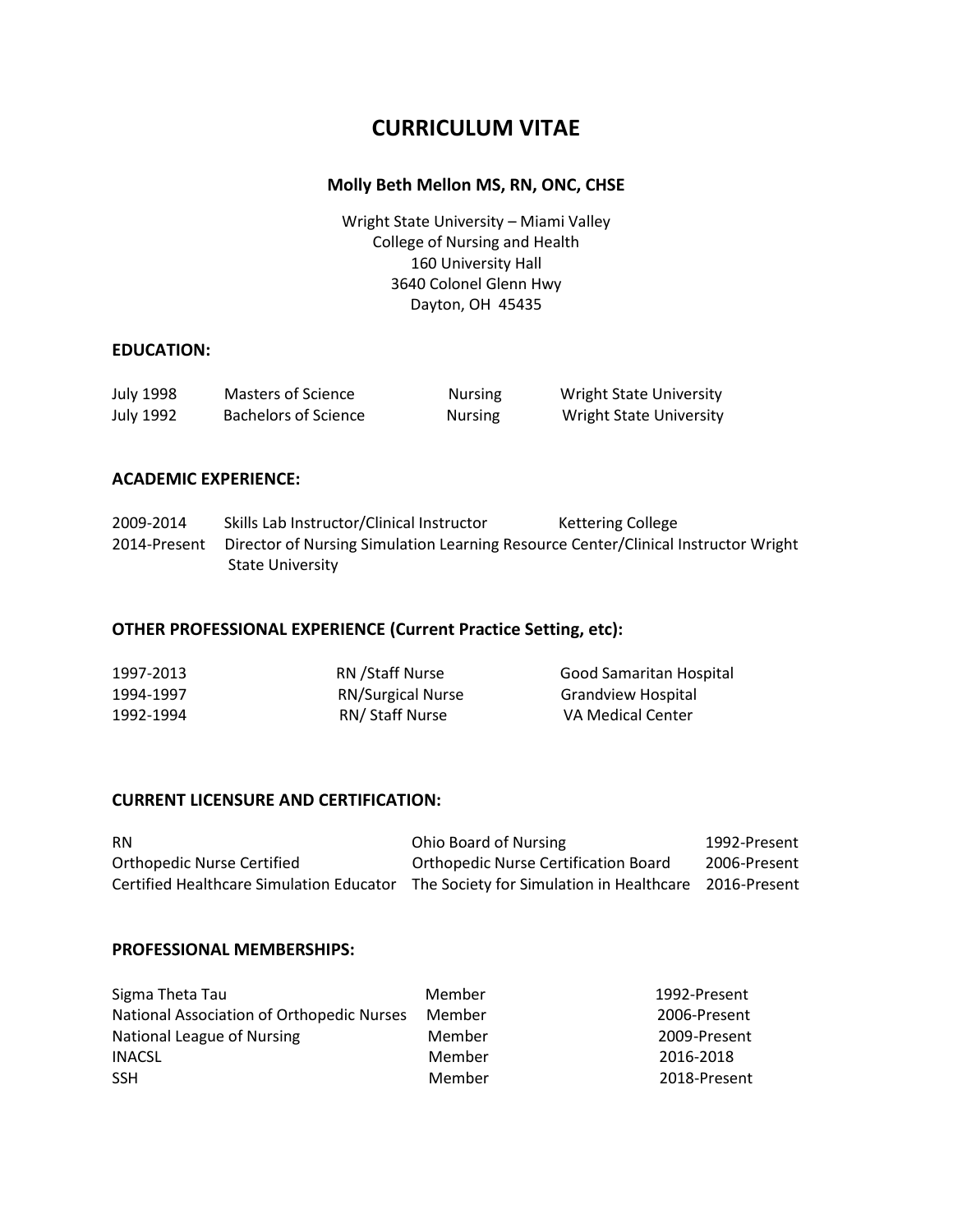#### **PROFESSIONAL AWARDS AND HONORS:**

**Date Title of Award Granting Association** May 25, 2021 Promotion to Clinical Assistant Professor Wright State University

### **SCHOLARSHIP:**

**Articles** Holland, C., Stuber, M., Mellon, M. (2020). *Integrating an Innovative, cost-Effective Electronic Documentation System for Undergraduate Nursing Students.*

#### **Abstracts**

**Grants** Co-Investigator for RAPIDS II Grant

#### **Clinical Scholarship**

**Creative Scholarship**

#### **Newsletters**

#### **Presentations**

**Paper / Podium** Presented (with M. Stuber) "Piecing Together Nursing Education via Simulation – 2015 Laerdal SUN Conference Overview" March 22, 2017.

 **Paper / Podium** Virtually presented (with M. Stuber and C. Holland)"Engaging Students Using an Innovative Electronic Documentation System to Promote Success - 2021 Sunshine State Teaching and Learning Conference" January 29, 2021.

 **Paper / Podium** Virtually presented(with M. Stuber and C. Holland) "Our Journey Integrating an Electronic Documentation System for the 21<sup>st</sup> Century Learner - 2021 OCONNLL Conference" May 17, 2021.

**Posters** Holland, C., Stuber, M., Mellon, M. (2019, May). *Implementation of an Innovative Electronic Medical Record System (EMRS) for Undergraduate Nursing Students.* Poster presented at the 2019 QSEN International Forum in Cleveland, Ohio. (R)

*Round Table / Panel*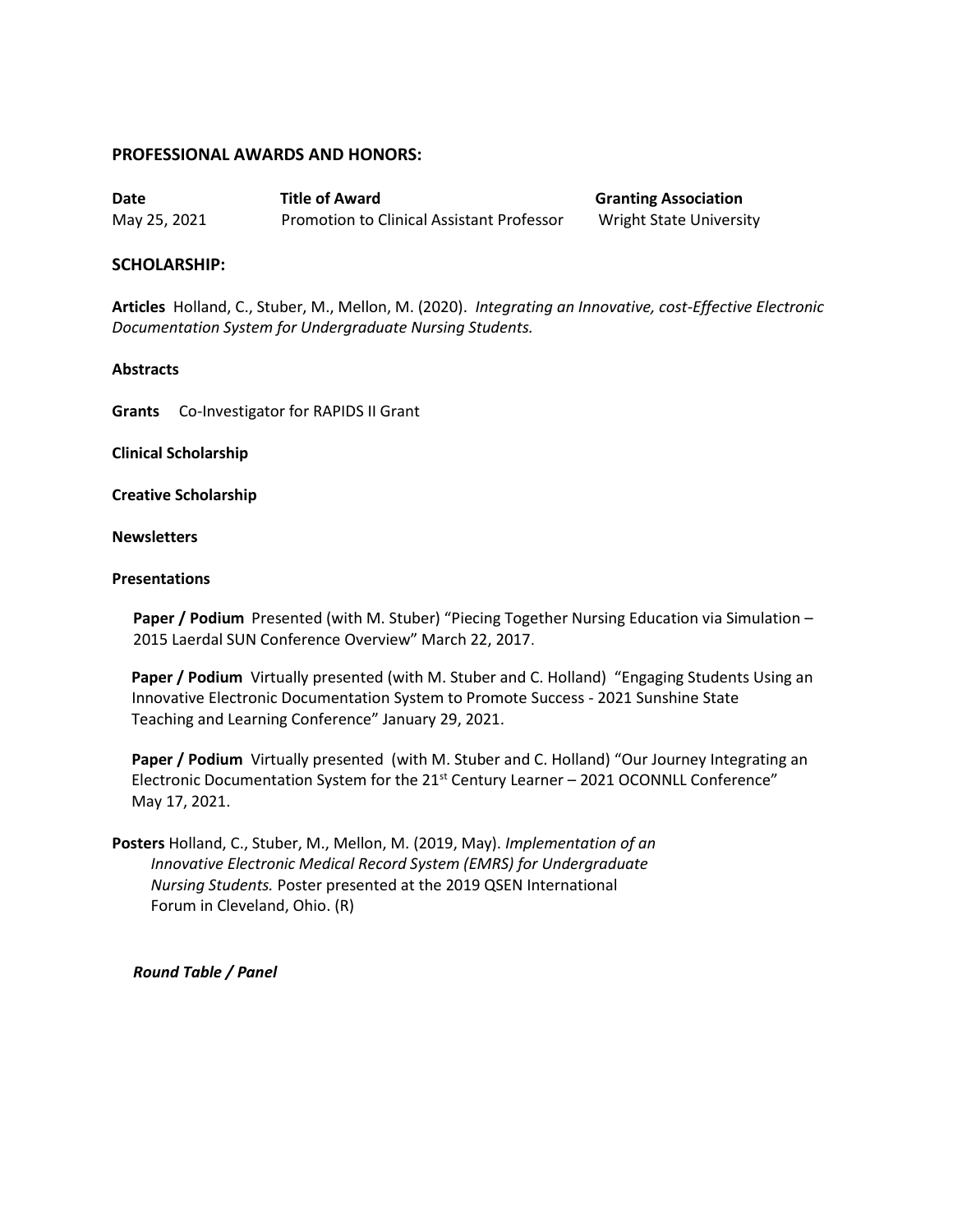# **SERVICE AND ACADEMIC OUTREACH:**

#### **Academic Service**

*Guest Lecturer*

*Preceptor*

*Scholarly Projects / Independent Studies*

**Other** Stop The Bleed **Instructor 1.2019-Present** 

# **Professional and Community Service**

| <b>Organization / Association</b> | Role / Service                           | <b>Dates</b>       |
|-----------------------------------|------------------------------------------|--------------------|
|                                   |                                          |                    |
| Air Force Marathon                | Volunteer with CoNH students at          | September 19,2015  |
|                                   | <b>Hydration Station (See Supporting</b> | September 17, 2016 |
|                                   | Documentation).                          | September 16, 2017 |
|                                   |                                          | September 15, 2018 |
| Rise. Shine Campaign for WSU      | Contributor                              | 2015, 2016, 2017,  |
|                                   |                                          | 2018, 2019, 2020,  |
|                                   |                                          | 2021               |
| Fall Move In Day                  | Volunteer                                | August 22, 2019,   |
|                                   |                                          | 2021               |
| <b>CSIC Campaign</b>              | Co Chair                                 | 2020-present       |
|                                   |                                          |                    |

# **Wright State University Committee Membership**

| Committee                    | <b>CONH or University</b>   | <b>Role</b>                                   | Date                        |
|------------------------------|-----------------------------|-----------------------------------------------|-----------------------------|
| <b>Faculty Assembly</b>      | College of Nursing & Health | Member                                        | July 1, 2014-<br>Present    |
| <b>Simulation Task Force</b> | College of Nursing & Health | Member/Secretary                              | September 21,<br>2016-2019  |
| Sigma Theta Tau              | College of Nursing & Health | Member/Secretary                              | October 26,<br>2015-Present |
| Sigma Theta Tau              | College of Nursing & Health | Member/Chair of<br>Communication<br>Committee | 2020-Present                |